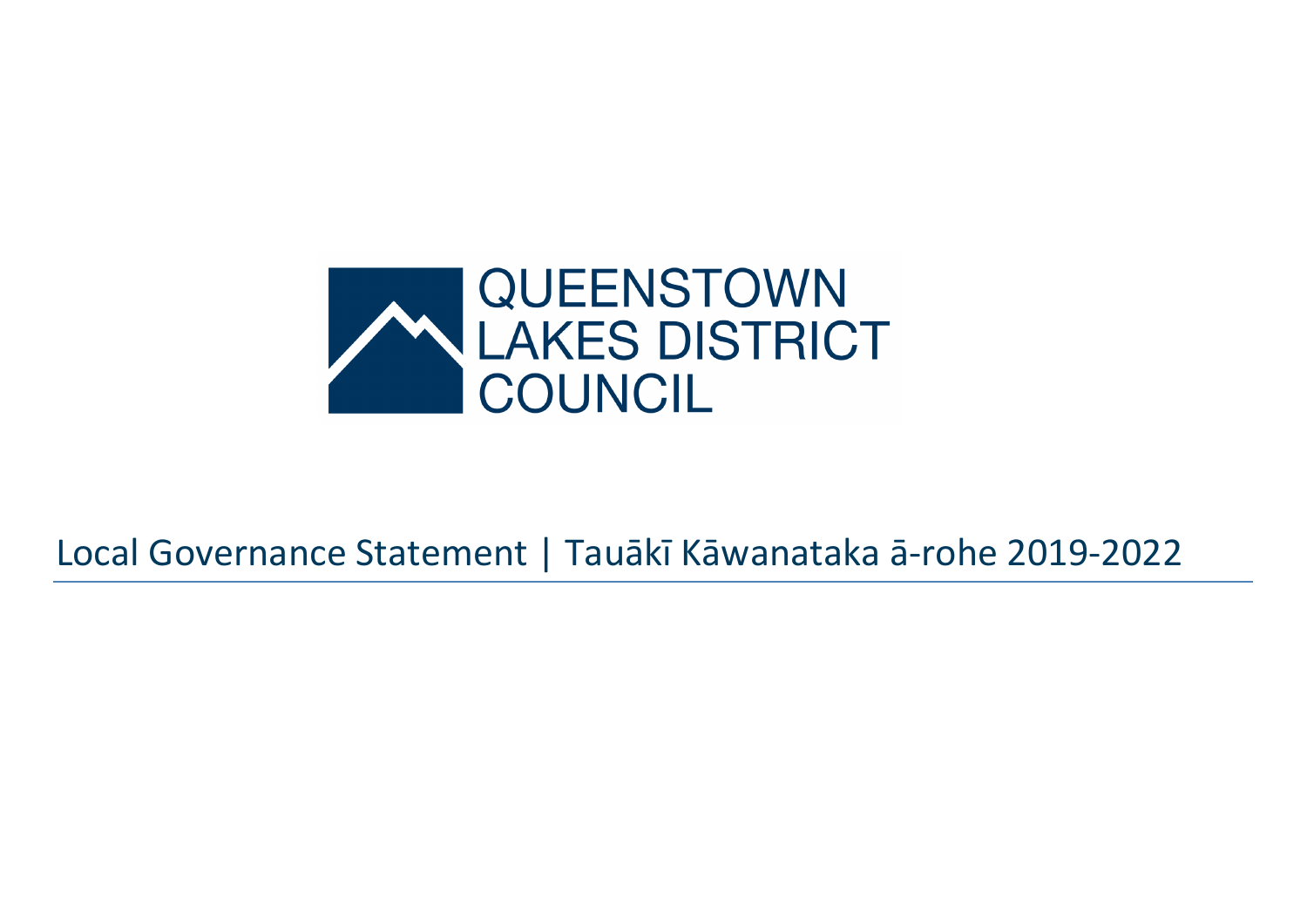

# **Contents**

| 2.  |  |
|-----|--|
| 3.  |  |
| 4.  |  |
| 5.  |  |
| 6.  |  |
|     |  |
| 8.  |  |
| 9.  |  |
| 10. |  |
| 11. |  |
| 12. |  |
| 13. |  |
| 14. |  |
| 15. |  |
| 16. |  |
| 17. |  |
|     |  |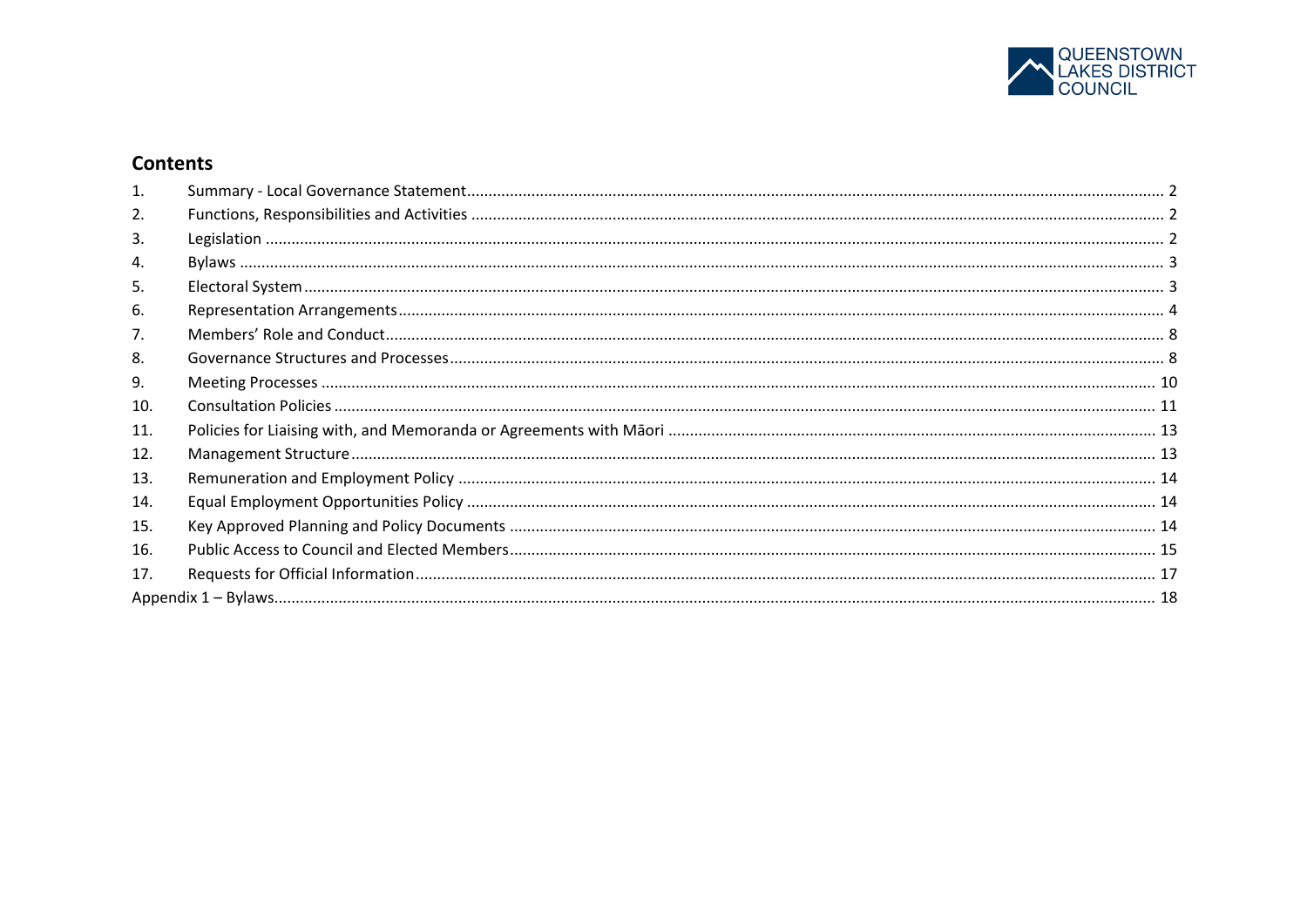

# **1. Summary - Local Governance Statement**

This Local Governance Statement is a collection of information about the processes through which Queenstown Lakes District Council (QLDC) conducts its affairs in carrying out its role in the community. A Local Governance Statement helps support the purpose of Local Government by promoting local democracy by providing information on the ways to influence local democratic processes.

Council is required to produce this statement under s.40 of the Local Government Act 2002, and to update it following each triennial election.

For the most recent copy, please contact QLDC or see our website [www.qldc.govt.nz](http://www.qldc.govt.nz/)

# **2. Functions, Responsibilities and Activities**

Council has overall responsibility and accountability for the proper direction and control of the district's activities. This responsibility includes areas of stewardship such as:

- > Core infrastructure and Services (i.e. roads, footpaths, water, sewerage and stormwater)
- > Community Services and Facilities (i.e. libraries, recreational facilities and community facilities)
- > Regulatory Functions and Services (i.e. building and resource consents, environmental health, animal control, parking and general bylaws)
- > Environment (i.e. parks, reserves and built environment)
- > Local Economy (promoting a resilient and diverse economy)
- > Local Democracy (i.e. access to Council information and public engagement opportunities)
- > Financial Management of the Council (ensuring Council expenditure is affordable and sustainable)

# **3. Legislation**

In conducting its activities, QLDC exercises powers and fulfils responsibilities conferred on it by New Zealand and Local Legislation. The New Zealand Legislation utilised by QLDC is detailed in the Delegations Register.

Local Legislation which specifically affects the local authority is listed below:

- > Airport Authorities (Queenstown Airport Corporation Limited) Order 1989
- > Housing Accords and Special Housing Areas (Queenstown)
- > Lakes District Waterways Authority (Shotover River) Empowering Act 1985 No. 2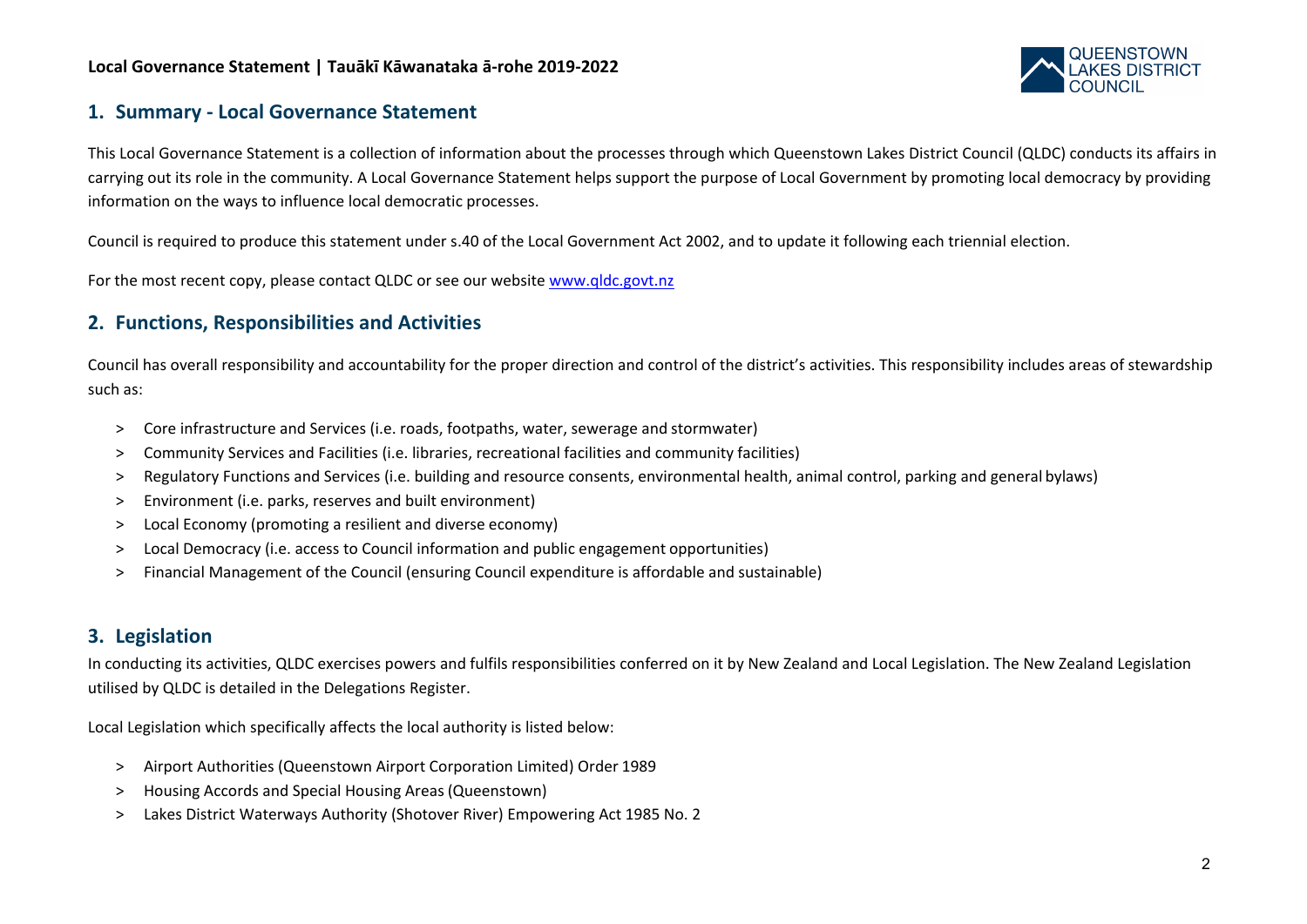

- > Lake Wānaka Preservation Act 1973 No. 107
- > Local Government (Infringement Fees for Offences: Queenstown Lakes District Navigation Safety Bylaw 2009) Regulations 2009
- > Maritime Transport (Infringement Fees for Offences—Queenstown Lakes District Council Shotover River Bylaw 2015) Regulations 2016
- > Queenstown Airport Bylaws Approval Order 2009
- > Queenstown Commonage Reserve Management Act 1876 No. 76
- > Queenstown Reserves Vesting and Empowering Act 1971 No. 14
- > Queenstown Reserves Act 1905 No. 48

# **4. Bylaws**

### **Creating and Changing Bylaws**

Where an issue is not already covered under existing legislation, Council may create a new bylaw provided that the proposed bylaw is the most appropriate form of bylaw and does not give rise to any implications under the New Zealand Bill of Rights 1990.

If a draft bylaw is approved, it will go out for public consultation. QLDC must follow a special consultative procedure (with exceptions) on any proposed changes to an existing bylaw or in the creation of a new bylaw.

See Appendix 1 for a listing and general description of QLDC bylaws.

# **5. Electoral System**

Council used the First Past the Post (FPP) electoral system for the 2019 triennial election. Electors vote by indicating their preferred candidates(s), and the candidate(s) that receives the most votes is declared the winner regardless of the proportion of votes that candidate(s) obtained.

The other system is single transferable vote (STV), whereby electors rank candidates in order of preference. The number of votes required for a candidate to be elected (called the quota) depends on the number of positions to be filled and the number of valid votes. The necessary number of candidates to fill all vacancies is achieved first by the counting of first preferences then by a transfer of a proportion of votes received by any candidate where the number of votes for that candidate is in excess of the quota, and then by the exclusion of the lowest polling candidates and transfer of these votes in accordance with voters' second preferences.

The Queenstown Lakes District consists of three wards: Queenstown-Wakatipu, Arrowtown and Wānaka. The Mayor is elected at large throughout the district. Six Councillors are elected from the Queenstown-Wakatipu ward, one from the Arrowtown ward and three from the Wānaka ward.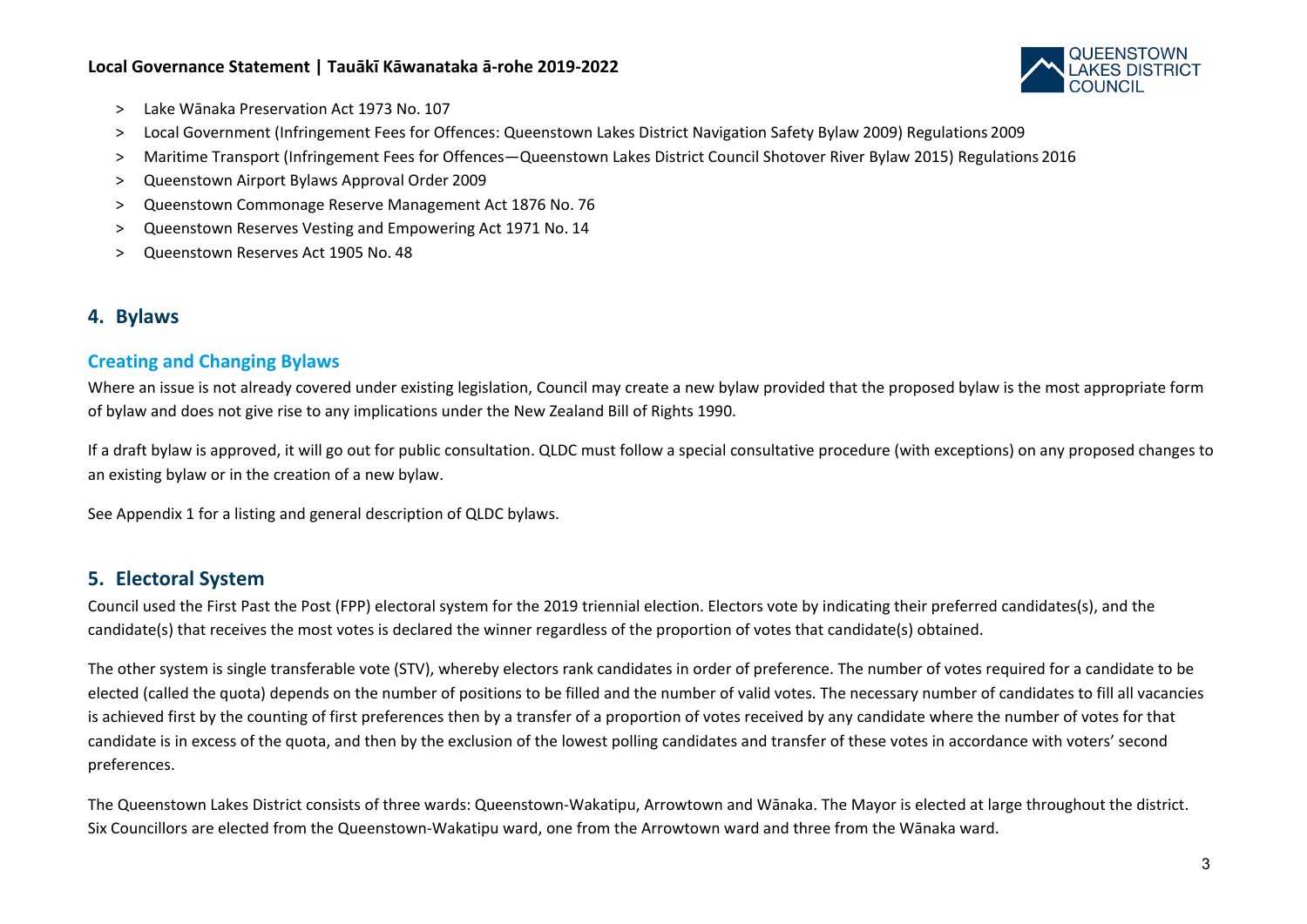

The use of STV is mandatory for District Health Board (DHB) elections. Councils conduct the DHB elections on behalf of DHBs. The QLDC conducts an election for the Southern District Health Board. The district is divided into the Southland Constituency (comprising the Queenstown-Wakatipu and Arrowtown wards) and the Otago Constituency (Wānaka ward). The Council conducted an election on behalf of the Southern District Health Board in 2019, having not undertaken one in 2016 because the Board had decided to retain its government-appointed Commissioners. Previously, the last STV election conducted by QLDC was for the Southland District Health Board in 2013.

Under the Electoral Act 2001 the Council can resolve to change the electoral system to be used at the next two elections or conduct a binding poll on the question, or electors can demand a binding poll. A poll can be initiated by at least five per cent of electors signing a petition demanding that a poll be held. Once changed, an electoral system must be used for at least the next two triennial general elections, i.e. Council cannot change its election system for one election then change back for the next election.

The next election will be held on 8 October 2022.

# **6. Representation Arrangements**

# **Review of Representation Arrangements**

Every six years (mandatory) or three years (discretionary) a council must review the basis of its membership and ward system in accordance with the Local Electoral Act 2001. The sorts of decisions that can be taken include:

- > The number of Councillors;
- > Whether they are elected at large or in wards;
- > How many members each ward gets;
- > What the boundaries of those wards might be. For example the Arrowtown ward does not comply with the population-to-member ratio rule as set out in section 19V(2) of the Local Electoral Act;
- > The size, constituency, membership and future of the Council and Community Boards; or
- > Whether other parts of the district would suit a community board.

In September 2018 the Council resolved that:

- > All Councillors would continue to be elected within wards;
- > There are to be three wards, Queenstown-Wakatipu, Arrowtown and Wānaka;
- > The ward boundaries will remain as in the 2013 and 2016 elections except for some minor adjustments enlarging the Arrowtown ward to take in six mesh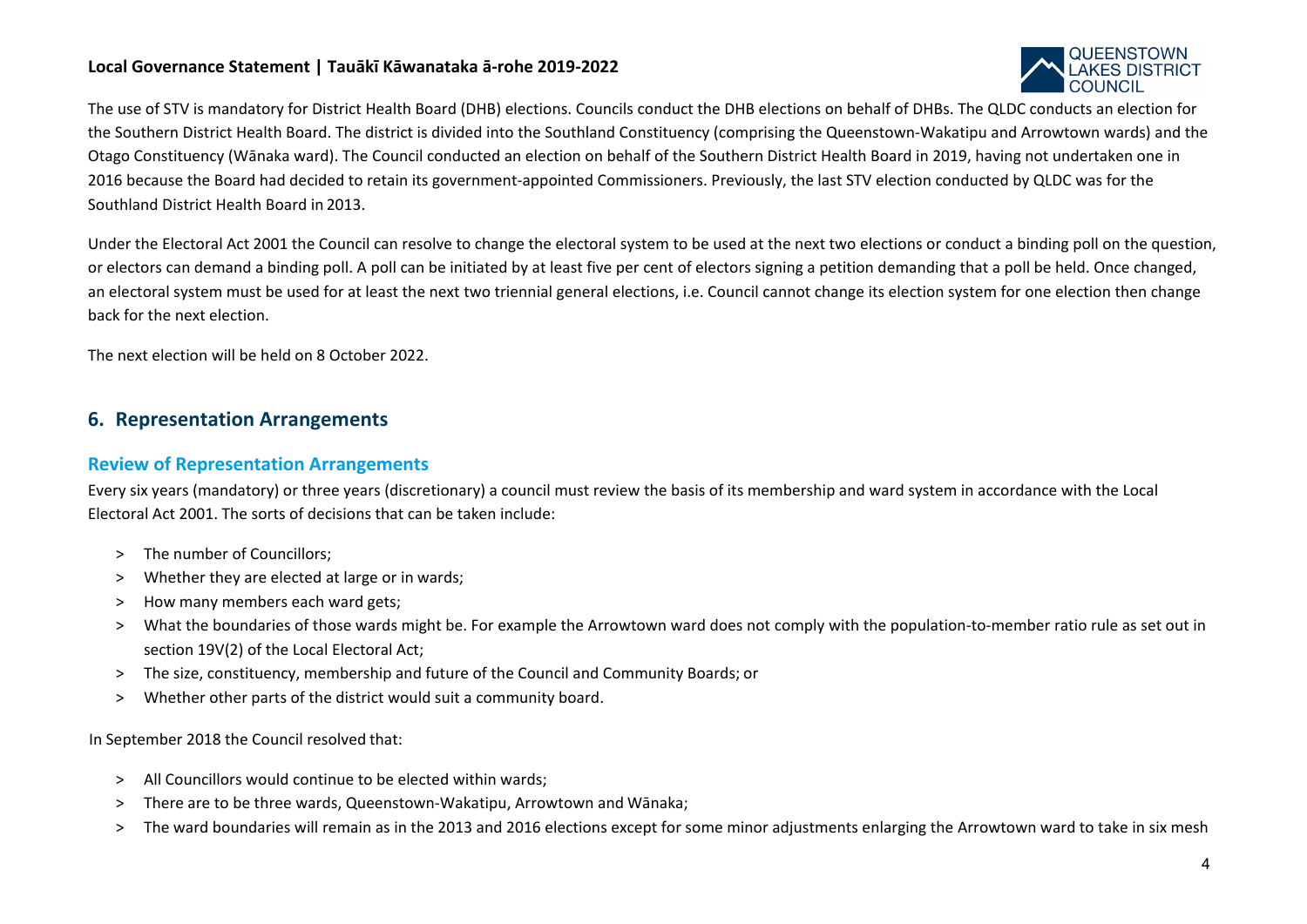

blocks from the Queenstown-Wakatipu ward, thereby increasing the ward population and bringing the Arrowtown ward representation arrangements more in proportion with the other two wards;

- > The Queenstown-Wakatipu ward elects six members;
- > The Arrowtown ward elects one member;
- > The Wānaka ward elects three members;
- > There continues to be a Wānaka Community Board;
- > The Wānaka Community Board consists of four elected members and three members appointed by Council being the Wānaka ward Councillors;and
- > The Council chose not to comply with its proposal for the Arrowtown ward and it was referred automatically to the Local Government Commission. The Commission accepted the Council's position on the understanding that another representation review would be undertaken before the 2022 triennial election. The aim of this review is to take a fresh look at the district's representation arrangements which have varied little since local government amalgamation in 1989.

The outcome will affect the 2022 triennial election.

### **Current Representation Arrangements**

QLDC is made up of the Mayor and ten Councillors with the district divided into three wards:

#### **Mayor**

Jim Boult

# **Arrowtown ward**

Heath Copland

# **Queenstown-Wakatipu ward**

Penny Clark Craig (Ferg) Ferguson Niki Gladding Glyn Lewers John MacDonald Valerie Miller

**Wānaka ward**  Calum MacLeod Niamh Shaw Quentin Smith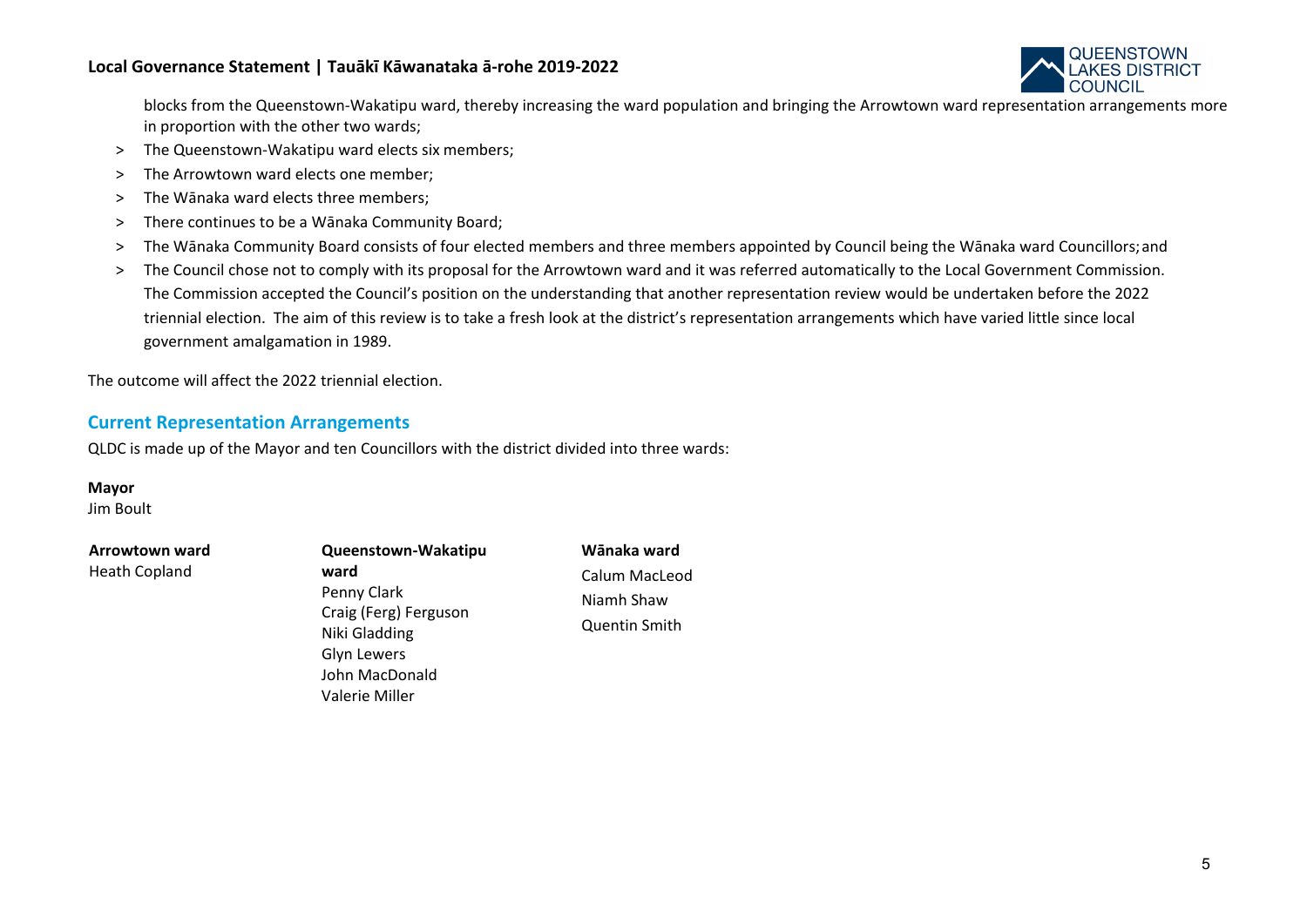

#### **Wānaka Community Board**

The Wānaka Community Board is not a committee of Council but a separate unincorporated body established under Section 49 of the Local Government Act 2002. The role of the Wānaka Community Board is to represent and act as an advocate for the Wānaka community. The Council has given extensive delegation to the Wānaka Community Board to make decisions on many of the facilities and services located within the Wānaka ward. The membership of this Community Board is:

#### **Wānaka Community Board**

Barry Bruce (Chair) Ed Taylor (Deputy Chair) Jude Battson Chris Hadfield

The three Wānaka ward Councillors are all appointed members of the Wānaka Community Board.

### **The option of establishing Māori wards of constituencies, and the opportunity to change them**

The Local Electoral Act 2001 gives councils the ability to establish separate wards for Māori electors. The Council may resolve to create separate Māori wards or conduct a poll on the matter, or the community may demand a poll. The demand for a poll can be initiated by a petition signed by five per cent of electors within the district.

Council has resolved not to establish a Māori ward at this time, although it remains an option for the future.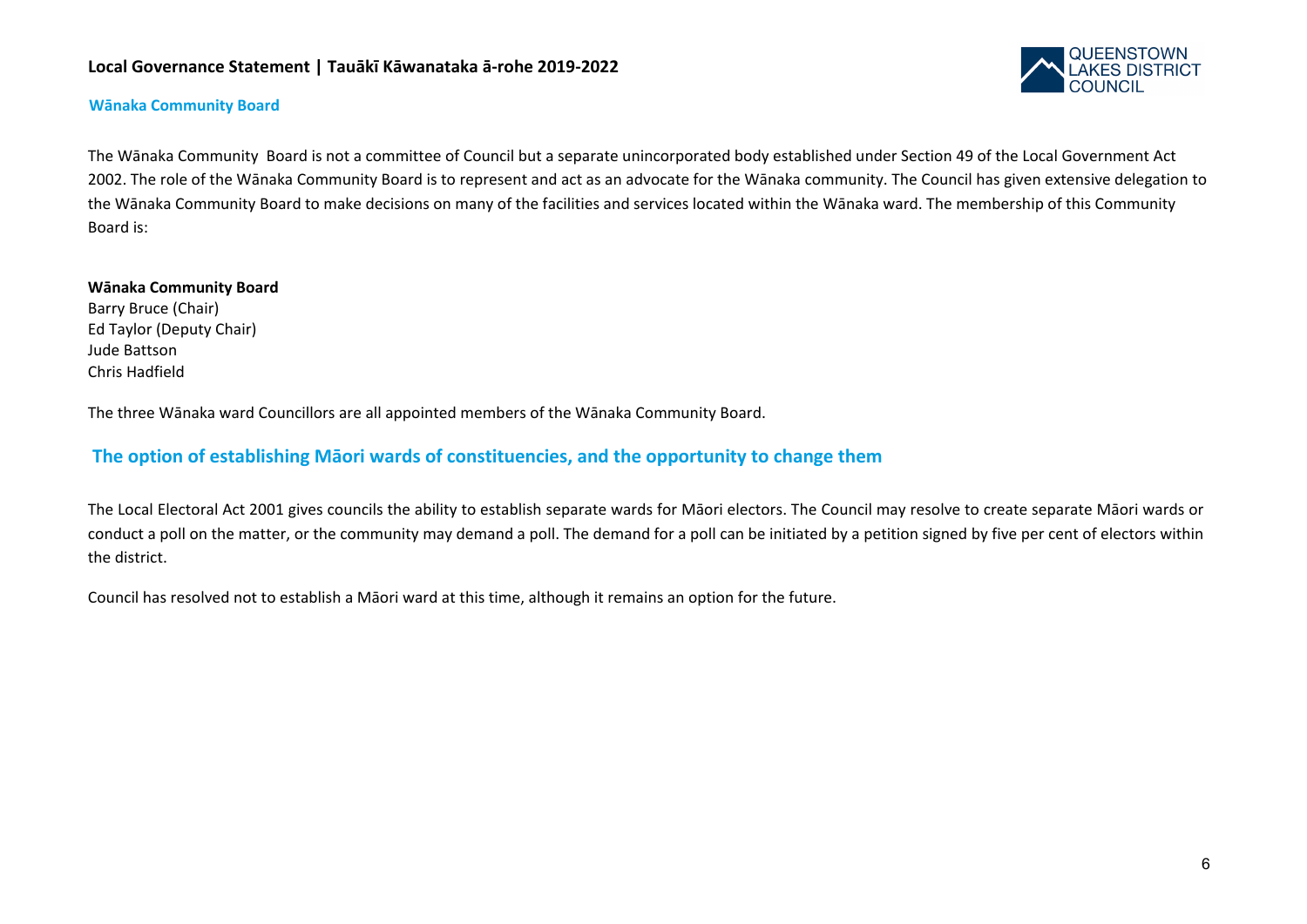

# **District Map**

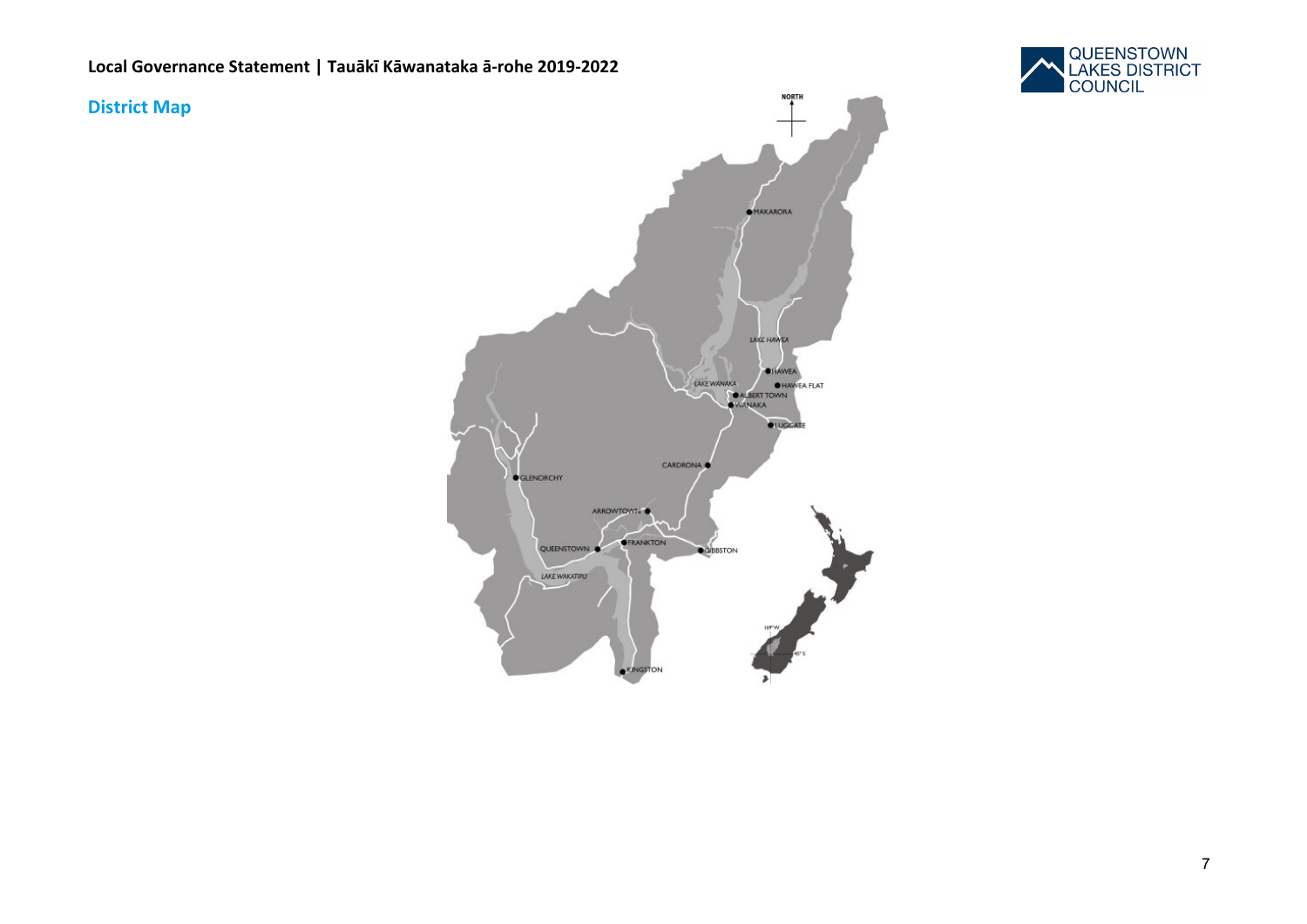

# **7. Members' Role and Conduct**

Council adopted an updated Code of Conduct on 12 December 2019 and this is available on the Council's website. The Code of Conduct has been prepared to provide guidance on the standards of behaviour expected of elected members of the Queenstown Lakes District Council. It applies to all elected members (including Councillors and Community Board Members at their request) in their dealings with:

- > each other
- > Council management and staff
- > the public
- > the media.

# **8. Governance Structures and Processes**

# **Committees**

The Council reviews its committee structure after each triennial election. At the Council meeting held on 7 November 2019 the Council established for the 2019- 2022 term of Council a similar system of standing committees and subcommittees as were in place during the 2016-19 triennum. These are largely aligned with the Council's departmental activity areas and are as follows:

- > Planning and Strategy Committee
- > Community and Services Committee
- > Infrastructure Committee (meets quarterly)
- > Audit, Finance and Risk Committee (meets quarterly)

Council also established the following committees to oversee specific activities:

- > Traffic and Parking Subcommittee (subcommittee of Infrastructure Committee)
- > Appeals Subcommittee (subcommittee of Planning and Strategy Committee)
- > Chief Executive Performance Review Committee;
- > District Licensing Committee;
- > Dog Control Committee
- > Elected Member Conduct Committee
- > Governance Subcommittee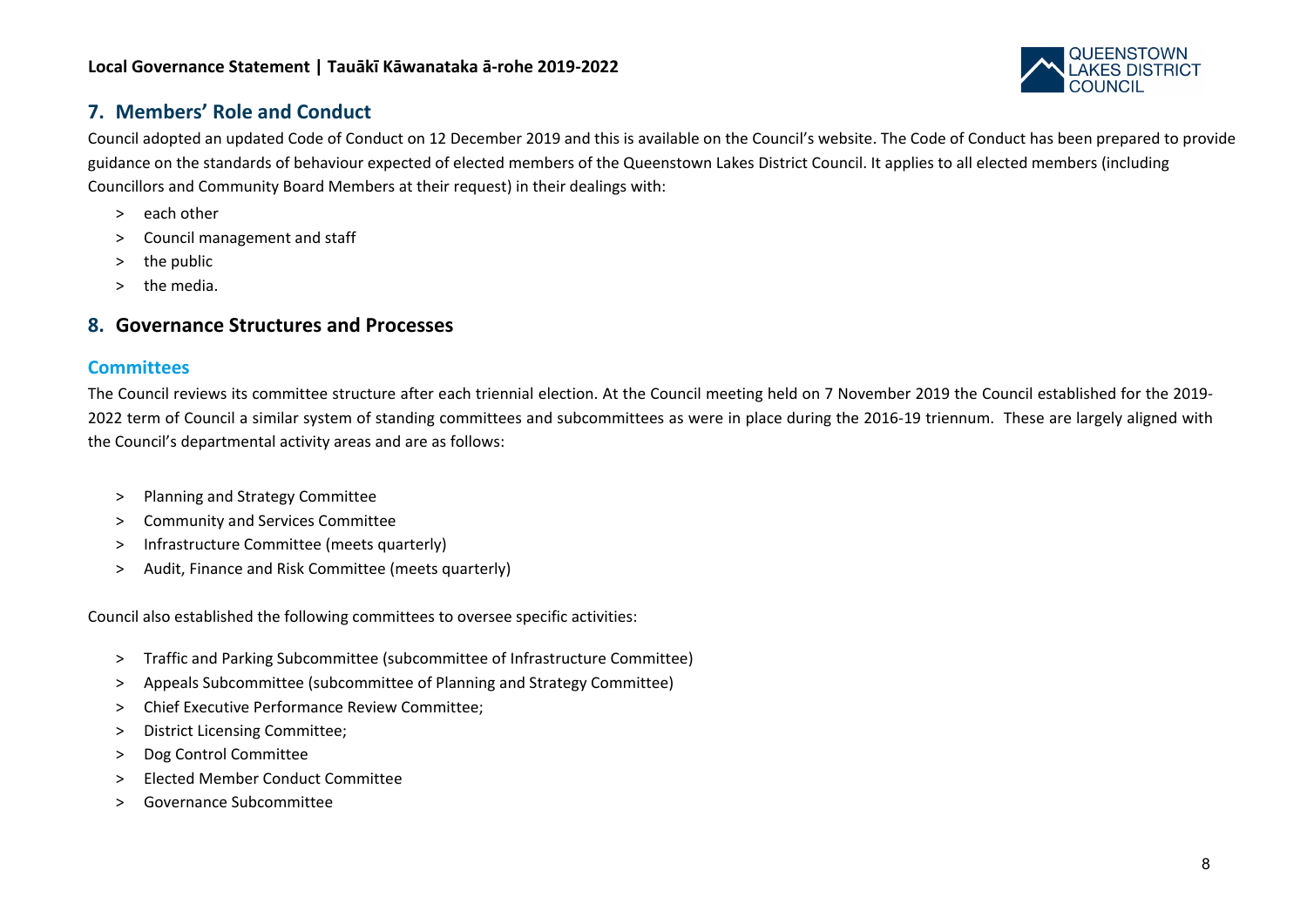

The Mayor is an ex officio member of each standing committee, and Councillors are entitled to attend (but not vote) at any committee meeting for which they are not a member. The exception to this is the District Licensing Committee which has powers of a commission of enquiry under the Sale and Supply of Alcohol Act 2012.

A schedule of meeting dates for the year may be found on the Council website or from customer services at any time. A schedule of meetings is prepared for each month and updated as changes occur. These are advertised in local newspapers, and are available on the Council's website or from Customer Services staff.

The membership of is the Council's standing committees is as follows:

| Planning and Strategy Committee      | Infrastructure Committee           | <b>Community and Services Committee</b> | Audit, Finance and Risk Committee   |
|--------------------------------------|------------------------------------|-----------------------------------------|-------------------------------------|
| <b>Councillor Clark (Chair)</b>      | <b>Councillor Smith(Chair)</b>     | Councillor Ferguson (Chair)             | <b>Councillor MacDonald (Chair)</b> |
| <b>Councillor MacDonald (Deputy)</b> | <b>Councillor Copland (Deputy)</b> | <b>Councillor Miller (Deputy)</b>       | <b>Councillor Copland</b>           |
| <b>Councillor MacLeod</b>            | <b>Councillor Clark</b>            | <b>Councillor Copland</b>               | Three external members: (appointed  |
| <b>Councillor Miller</b>             | <b>Councillor Ferguson</b>         | <b>Councillor Gladding</b>              | 12 December 2019):                  |
| Councillor Shaw                      | <b>Councillor Gladding</b>         | <b>Councillor Lewers</b>                | <b>Stuart McLauchlan</b>            |
| Councillor Smith                     | <b>Councillor Lewers</b>           | <b>Councillor Shaw</b>                  | <b>Bill Moran</b>                   |
|                                      |                                    |                                         | Roger Wilson                        |
|                                      |                                    |                                         |                                     |

The membership of special purpose committees and subcommittees is as follows:

| CE Performance              | <b>District Licensing</b> | Dog Control            | <b>Elected Member</b>      | Appeals Subcommittee    | Governance                | <b>Traffic and Parking</b>      |
|-----------------------------|---------------------------|------------------------|----------------------------|-------------------------|---------------------------|---------------------------------|
| Review                      | Committee                 | Committee              | <b>Conduct Committee</b>   |                         | Subcommittee              | Subcommittee                    |
| Committee                   |                           |                        |                            |                         |                           |                                 |
| Mayor Boult                 | <b>Bill Unwin</b>         | All elected members of | All elected members of the | Councillor Clark(Chair) | Mayor Boult               | Infrastructure Committee        |
| <b>Councillor MacLeod</b>   | (Chair)*                  | the Council of which   | Council The guorum is      | Any two members of      | <b>Councillor MacLeod</b> | (Councillor Smith) (Chair)      |
| <b>Councillor MacDonald</b> | Lyal Cocks*               | any three may form a   | three, one of whom must    | the Planning and        | <b>Chief Executive</b>    | Chair of Community and          |
|                             | John Mann                 | hearings panel.        | be the Mayor (or the       | Strategy Committee.     |                           | Services Committee              |
|                             | Michael MacAvoy           |                        | Deputy Mayor where a       |                         |                           | (Councillor Ferguson)           |
|                             | $(CODC)*$                 |                        | complaint relates to the   |                         |                           | <b>General Manager Planning</b> |
|                             | Bob McNeil (CODC)*        |                        | Mayor) who will be the     |                         |                           | and Development                 |
|                             | Neil Gillespie (CODC)*    |                        | Chair.                     |                         |                           | General Manager Finance,        |
|                             | Murray Clearwater         |                        |                            |                         |                           | Legal and Regulatory            |
|                             | (appointed 9 March)       |                        |                            |                         |                           |                                 |
|                             | 2017)                     |                        |                            |                         |                           |                                 |
|                             | *Appointed 6 October      |                        |                            |                         |                           |                                 |
|                             | 2016                      |                        |                            |                         |                           |                                 |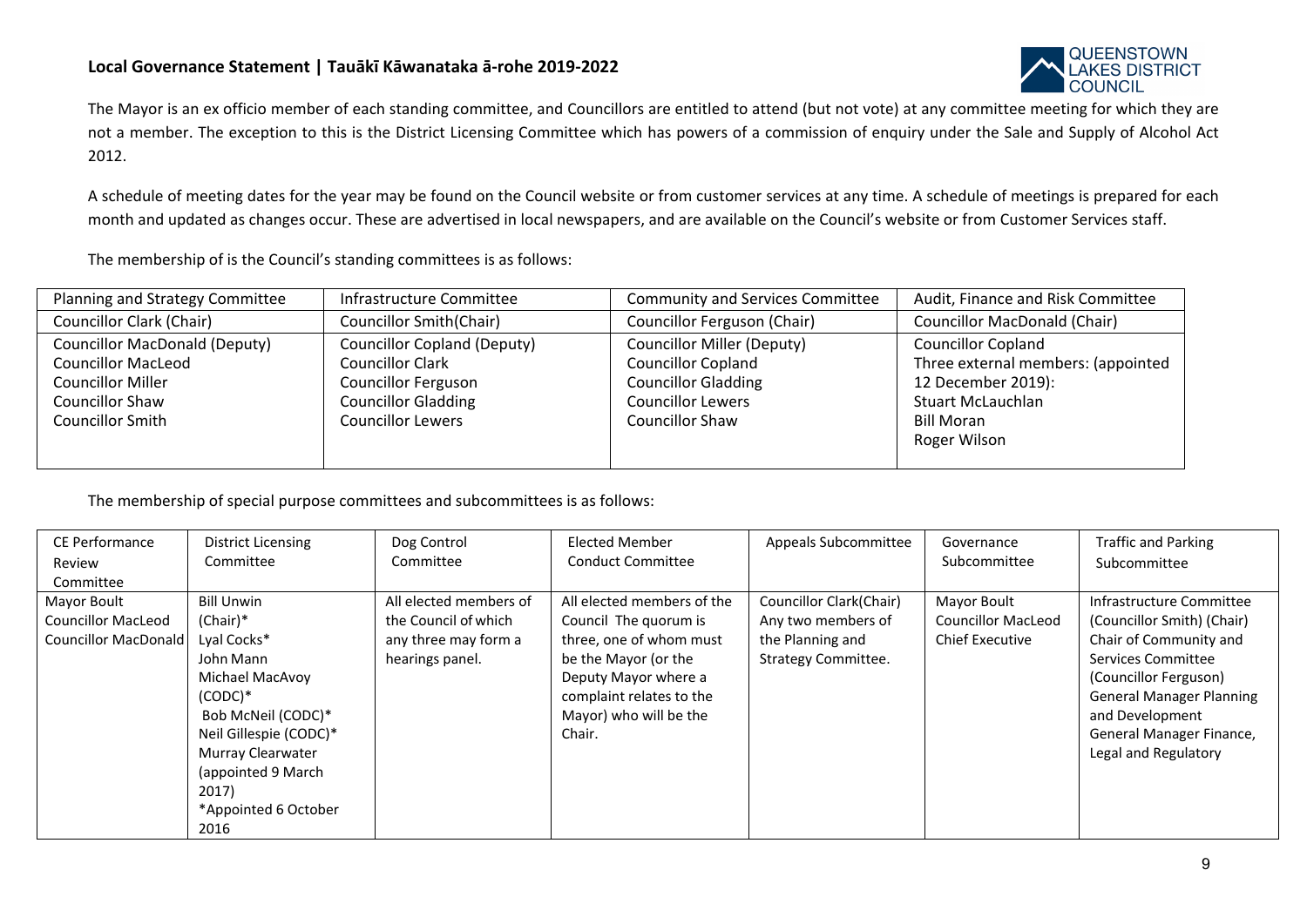

# **Delegations**

The purpose of making delegations is to provide a legal structure for the efficient and effective operation of the Council. Clause 32 (Sch 7 LGA) states that a local authority may delegate to a committee or other subordinate decision-making body, community board, or member or officer of the local authority any of its responsibilities, duties, or powers except—

- (a) the power to make a rate; or
- (b) the power to make a bylaw; or
- (c) the power to borrow money, or purchase or dispose of assets, other than in accordance with the long-term plan; or
- (d) the power to adopt a long-term plan, annual plan, or annual report; or
- (e) the power to appoint a chief executive; or

(f) the power to adopt policies required to be adopted and consulted on under this Act in association with the long-term plan or developed for the purpose of the local governance statement; or

(h) the power to adopt a remuneration and employment policy.

The Council's full set of delegations is presented in the **Delegations Register.** Terms of Reference for the newly established standing committees were adopted by the Council on 12 December 2019 and have been added to the Delegations Register.

# **9. Meeting Processes**

# **Meetings**

The Local Government Act requires the Council to adopt a set of standing orders for the conduct of its meetings and those of its committees. The Council adopted updated standing orders on 12 December 2019 which are based upon guidance from Local Government New Zealand with some minor amendments to fulfil specific local needs. A copy of standing orders is available on the Council website. Council is also bound by the provisions of the Local Government Act 2002 and the Local Government Official Information and Meetings Act 1987 (LGOIMA) relating to meetings.

Public forums are a defined period of time, usually at the beginning of a meeting, which, at the discretion of the meeting, is put aside for the purpose of public input. Public Forums are designed to enable members of the public to bring matters to the attention of the Council. In the case of a committee, subcommittee or community board, any issue, idea or matter raised in the public forum must also fall within the terms of reference for that body. People who wish to speak may be required to register in advance by contacting the Council a before the meeting, outlining what they wish to speak about and any organisation they are representing. This is not a mandatory requirement and may be waived at the discretion of the Chair, but it helps in the efficient management of the meeting, especially when a lot of people wish to speak in the Public Forum. Speakers may read from notes, but the time limit of three minutes per speaker is observed.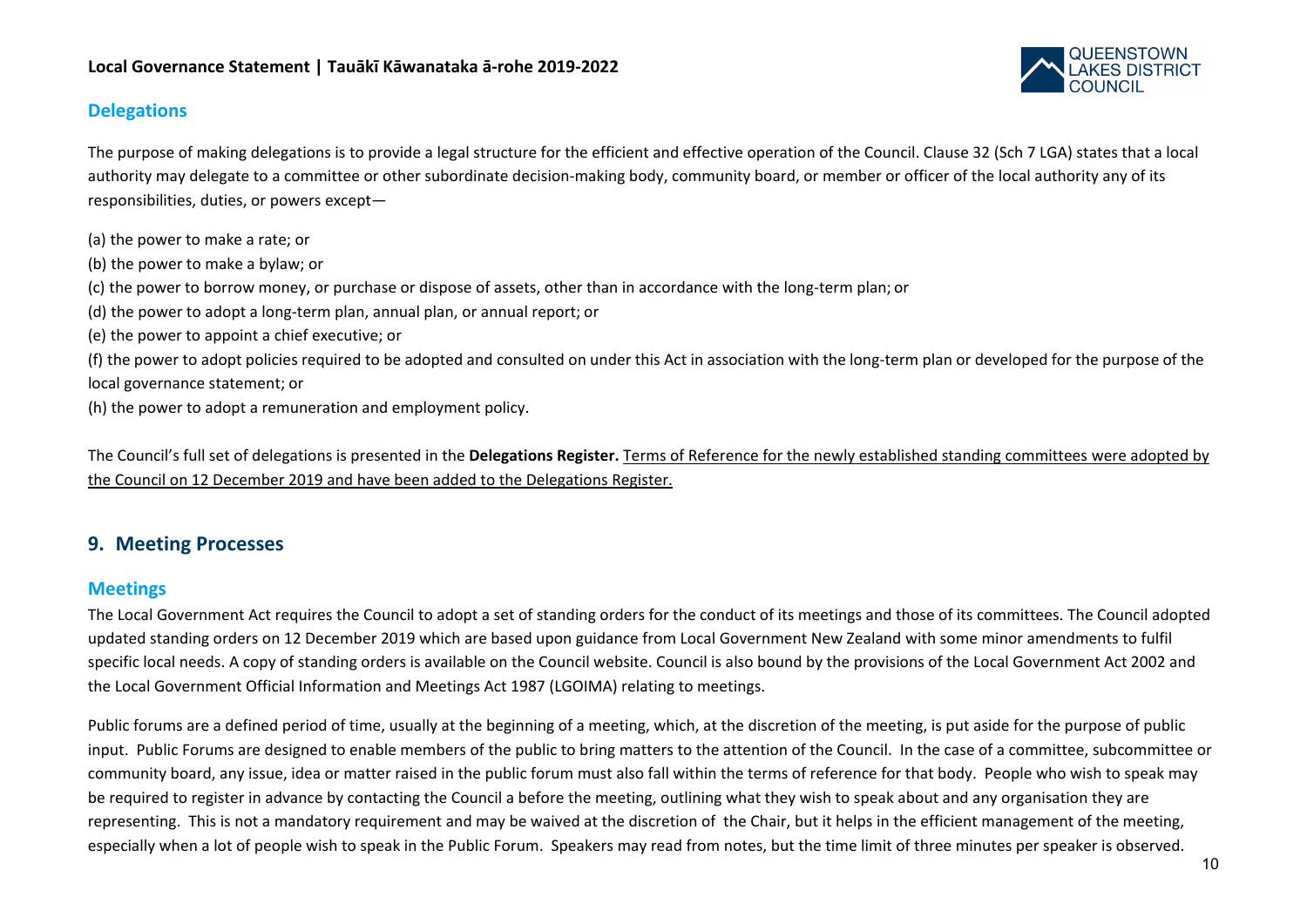

Issues which are subject to a separate judicial process and on which the speaker has made a formal submission (e.g. the District Plan, a Bylaw or a Plan Change) may not be raised at the Public Forum. Following the Public Forum no debate or decisions will be made at the meeting on issued raised during the forum unless they were related to items already on the agenda.

# **Availability of Order Papers, Agendas and Minutes**

Order papers and agendas for meetings are available for public inspection two working days before the meeting via the Council's website [\(www.qldc.govt.nz](http://www.qldc.govt.nz/)). Minutes will be found in the order paper for the following meeting or are available on request from Customer Services. Most meetings are open to the public; however, some agenda items may seek to exclude the public on one or more of the grounds provided in the Local Government Official Information and Meetings Act 1987.

### **Resource Consent Decisions**

All decisions on resource consent applications under the RMA are currently made by independent commissioners who have been certified under the Ministry of Environment Good Decision Making Programme. Councillors who have met the same standard are entitled to sit as independent commissioners. The Council does not use hearing panels of unqualified elected members.

# **10.Consultation Policies**

# **Significance and Engagement Policy**

The Local Government Act sets out certain consultation principles and a procedure that local authorities must follow when making certain decisions. The Council has a 'Significance and Engagement Policy' which details how it will decide what is significant in terms of decision-making, when the community would have an opportunity to contribute to decision-making and how they would do so. The law requires use of the '**Special Consultative Procedure**' in the following circumstances:

- > Adopting and amending the Ten Year plan;
- > Transferring Council's ownership of a significant asset;
- > Making, amending or revoking a bylaw;
- > Adopting the Treasury Management Policy; or
- > Where other acts expressly require use of the Special Consultative Procedure.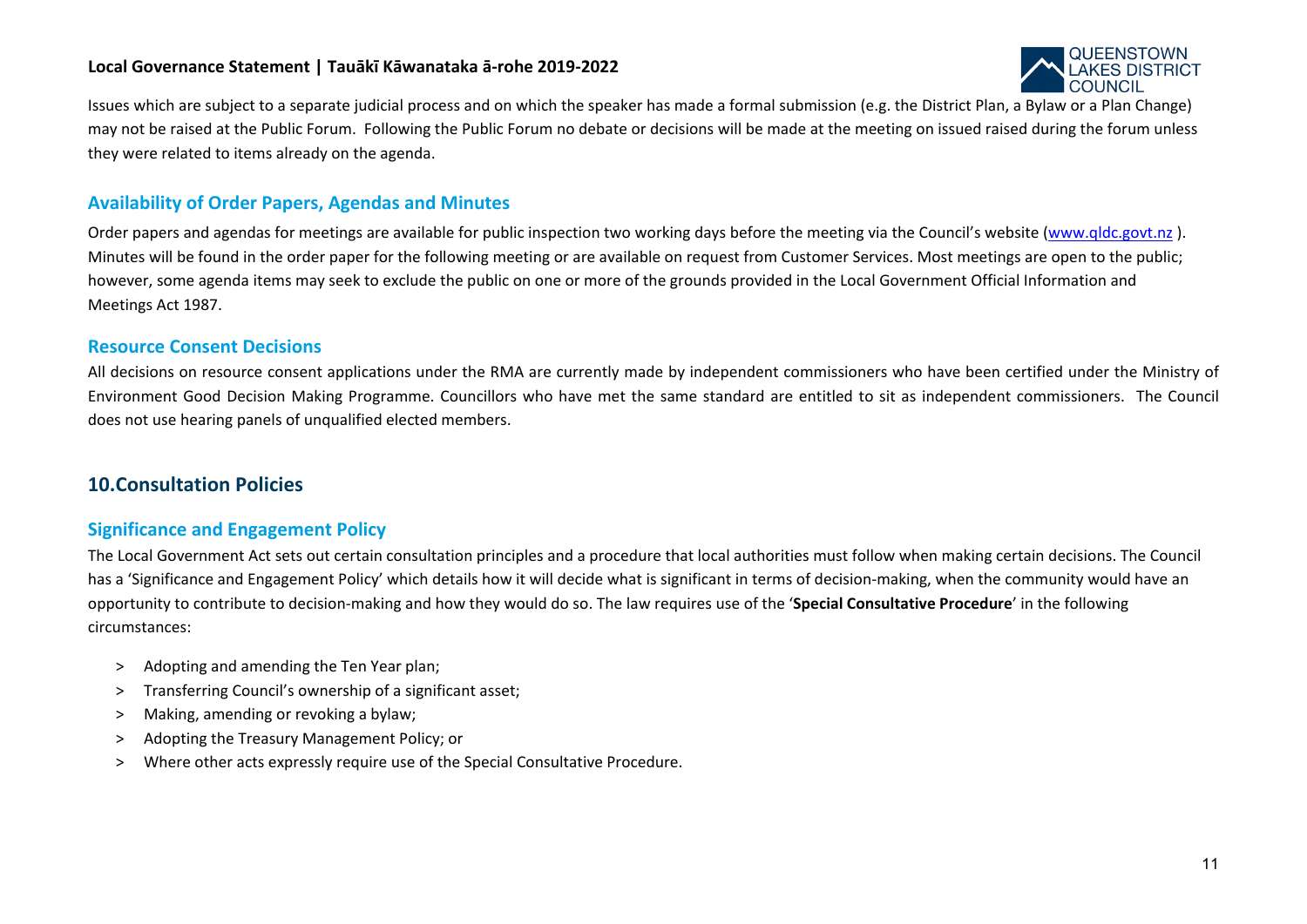

**The special consultative procedure consists of the following steps:**

#### **Statement of Proposal and Summary**

The Council must prepare a description of the proposed decision or course of action. The statement must be available for distribution throughout the community and must be available for inspection at Council offices and may be made available elsewhere. The Council also has to prepare a full and fair summary of the proposal which must be distributed as widely as the Council considers reasonably practicable. These statements are usually included as attachments when the initial item is presented to a Council meeting.

The purpose of this initial report is to gain approval of the draft proposal for the purpose of undertaking public consultation and to appoint a hearing panel of Councillors to hear verbal submissions

#### **Public Notice**

The Council must publish a notice of the proposal and consultation being undertaken in one or more daily newspapers, or in other newspapers of equivalent circulation as well as on the QLDC website. Submissions may be made in a variety of forms but preference is for submitters to lodge their submissions electronically. To this end, we will also probably prepare a form or questionnaire on which submitters may make their comment. All submitters must accept that their submissions become public documents once they are submitted to the Council and can only be withheld if there is a good reason under LGOIMA. Submitters who have concerns about making their names public should advise us on their submission.

#### **Receive Submissions**

The Council must allow at least one month (from the date of the notice) for submissions. The Council must acknowledge all written submissions and offer submitters a reasonable opportunity to make an oral submission.

#### **Public Deliberation**

If there are submitters who want to speak to their submissions the governance team will organise a hearing. All meetings where the Council hears submissions or deliberates on the proposal must be open to the public (unless there is some reason to exclude the public under LGOIMA).

#### **Follow Up**

A copy of the decision and a summary of the reasons must be provided to all submitters.

#### **Other Consultation Policy**

For all other decisions, the Council will choose whether or not it will undertake community engagement on differing scales, depending on the issue. The 2017 Significance and Engagement Policy acknowledges the Council's responsibility to provide opportunities for people to engage with it and states that it will 'communicate across multiple channels to reach ratepayers and residents'. These will include mainstream media (particularly local newspapers), the Council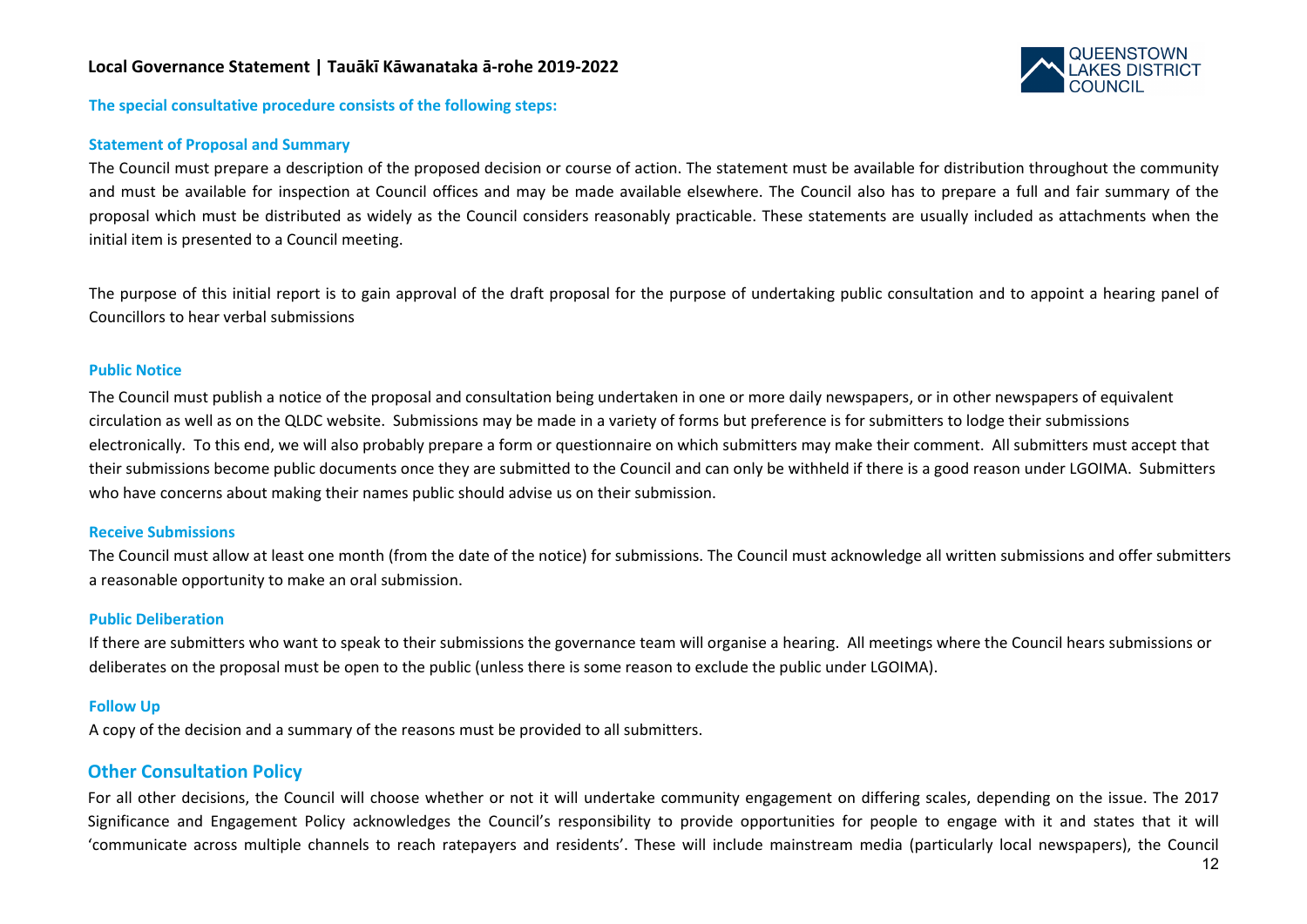

website, social media (Facebook and Twitter), drop-in sessions, information sent with rates notices, direct emails and in the Council's bi-monthly newsletter 'Scuttlebutt'. The Council is also committed to being genuine and open-minded in its consultation and recognises the importance of providing people with full and clear information on what it is consulting on, so will always be clear about:

- > What is proposed
- > Why
- > What options are available
- > What is the preferred option and why
- > What are the impacts (if any)
- > How the community can have a say
- > The timeframe and the process
- > How the outcome will be communicated

# **11.Policies for Liaising with, and Memoranda or Agreements with Māori**

The Council enjoys maintaining an ongoing working relationship with the takata whenua, who have a traditional interest in the Queenstown Lakes District.

This includes all nine Kāi Tahu (Ngāi Tahu) hāpu from Arowhenua (Temuka) south to Murihiku (Southland). The relationship involves:

- > consultation on the ongoing evolvement of the District Plan, including plan changes.
- > determining the interests and view of the takata whenua on resource consent applications.
- > taking active steps to promote and protect the interest values, culture, traditions and taoka of the takata whenua.

# **12. Management Structure**

The Local Government Act 2002 requires Council to employ a Chief Executive whose responsibilities are to employ other staff, implement Council decisions and provide advice to Council. The Chief Executive is the only person who can give direct instructions to any staff member and therefore, any complaint about individual staff members should be directed to the Chief Executive, rather than elected members. The Chief Executive has appointed General Managers to manage Council's significant activities.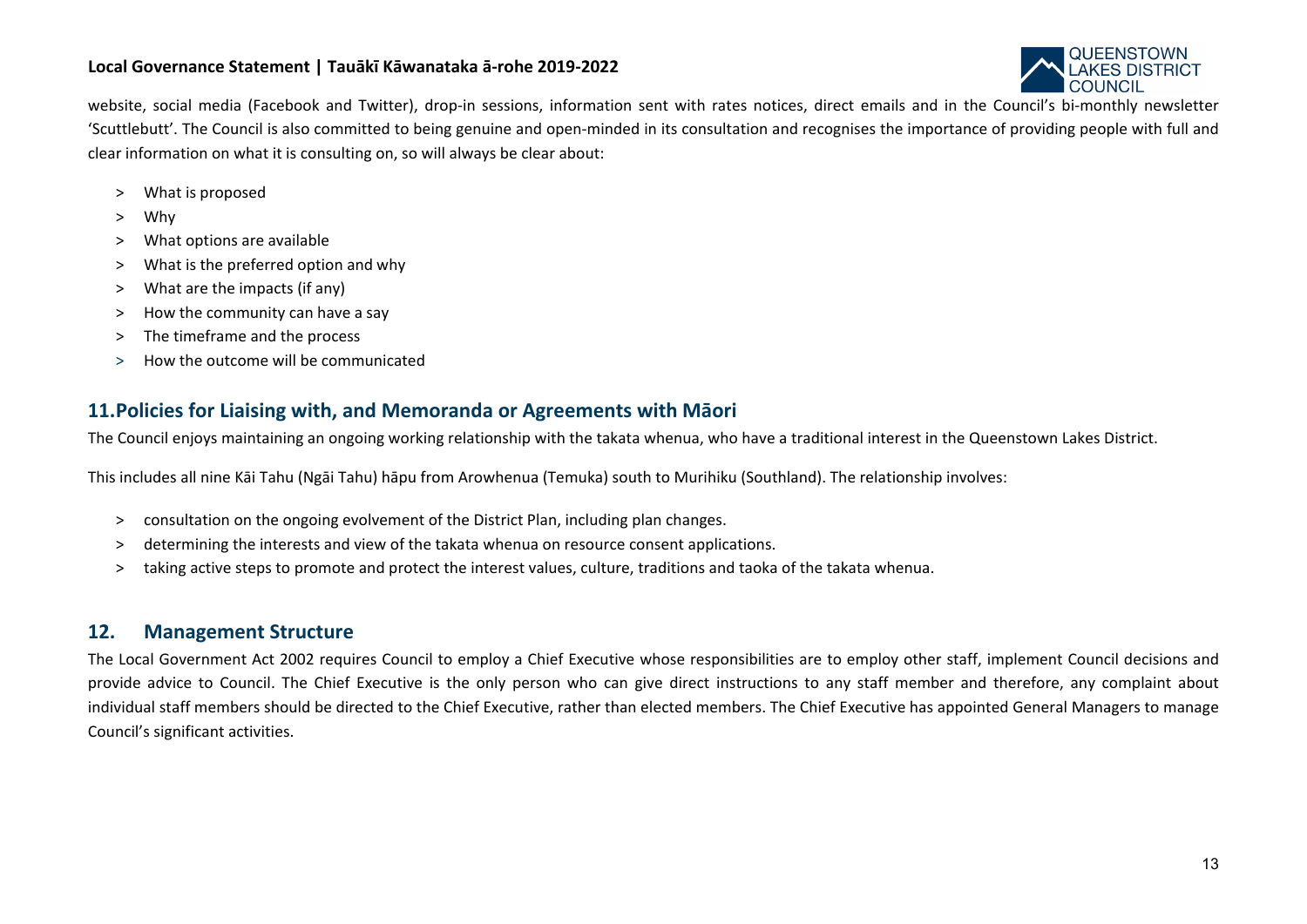

# **13. Remuneration and Employment Policy**

Queenstown Lakes District Council is committed to remunerating employees fairly for the roles they are engaged in and recognising outstanding performance.

Permanent employees who on 30 June have in excess of six months service in their current position will have their salary reviewed. This will involve consideration of both their individual performance and the remuneration market.

# **14. Equal Employment Opportunities Policy**

As part of Council's commitment to good employer requirements, responsibilities and characteristics, it is committed to Equal Employment Opportunities (EEO) and to eliminating all forms of unfair discrimination in employment:

- > An equal employment opportunities programme (as required under the Crown Entities Act).
- > Good and safe working environments that enable and support employees in their roles.
- > Selection of suitably qualified candidates from our local community where possible.
- > Recognition of the aims, aspirations, cultural differences and employment requirements of Māori and Pacific people.
- > Recognition of the aims, aspirations, cultural differences and employment requirements of people from other ethnic and minority groups.
- > Recognition of the employment requirements of women.
- > Recognition of the employment requirements of men.
- > Recognition of the employment requirements of persons with disabilities.
- > Opportunities for skill and ability enhancement for individual employees.
- > Return on investment for scholarship and other developmental programmes.
- > A willingness to accommodate family / care-giving responsibilities where reasonably practical and as long as these do not impact on operational requirements / service provisions.

# **15. Key Approved Planning and Policy Documents**

#### **Ten Year Plan**

The Ten Year Plan (known within the Local Government Act 2002 as the Long Term Plan or LTP) sets out the Council's priorities over the medium to long-term. It outlines how the Council intends to contribute to community outcomes over the life of the plan. A Ten Year Plan must be reviewed every three years. The next Ten Year Plan review will be undertaken in 2021-22.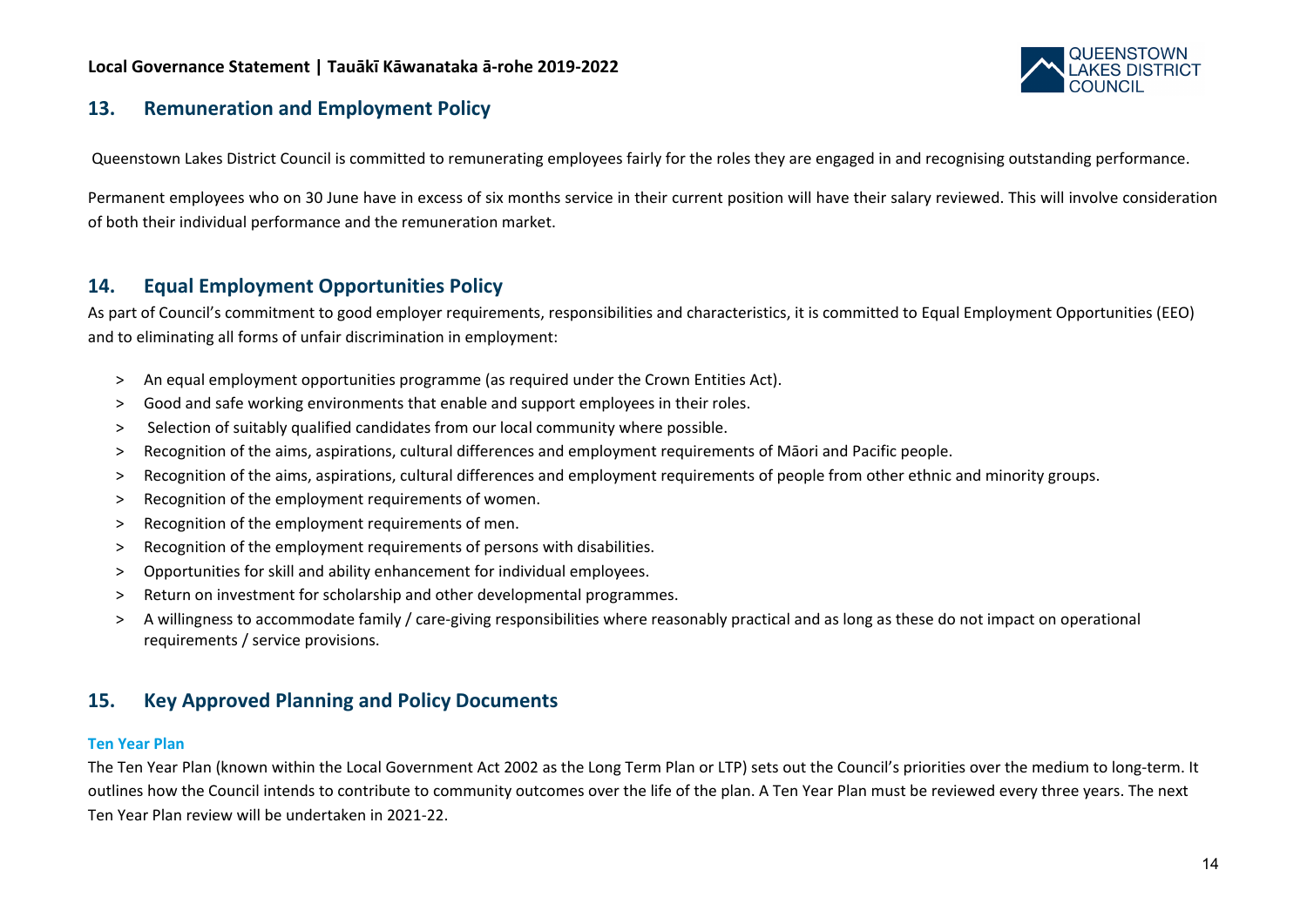

#### **Annual Plan**

The Council produces an Annual Plan in the years a Ten Year Plan is not produced. This is Council's work programme and budget for the current financial year. It must highlight any significant differences from the budget presented in the Ten Year Plan.

#### **Annual Report**

This is a report on the Council's operations during the previous financial year. The Council is required to produce and adopt its Annual Report within four months of the end of each financial year, that is, by 31 October.

#### **District Plan**

This is a planning document to promote the sustainable management of the natural and physical resources of the district, pursuant to the provisions of the Resource Management Act 1991. The Council commenced a review of the District Plan via a resolution at the meeting held on 17 April 2014. As of early 2020, Stage 3 of the review is being worked through.

#### **Asset Management Plans**

Asset Management Plans are blueprint documents for the broad based funding requirements for the district's infrastructure, and have strong linkages to the production of the funding and financial policy, Ten Year Plan and Annual Plan. These plans focus on asset management, asset service levels, depreciation and replacement of the district's major infrastructural assets.

#### **Reserve Management Plans**

Reserve Management Plans are prepared in accordance with Section 41 of the Reserves Act 1977 to 'provide for and ensure the use, enjoyment, maintenance, protection, and preservation, as the case may require, and, to the extent that the administering body's resources permit, the development, as appropriate, of the reserve for the purposes for which it is classified'. Reserves may be classified as recreation, historic, scenic, nature, scientific, government purpose and local purpose reserves.

The Council has an ongoing work programme to review existing Reserve Management Plans and to develop new plans.

#### **Economic Development Strategy**

The Economic Development Strategy was adopted in February 2015. The focus of the strategy is to deliver practical and achievable actions that address the key economic development priorities that have been identified.

# **16. Public Access to Council and Elected Members**

The first point of contact for all Council services, staff, elected members and for any queries regarding Council's contractors is with Council customer services staff. All customer requests for service are logged in a centralised system to ensure timely resolution of each specific issue raised and to identify trends or patterns of repeated requests.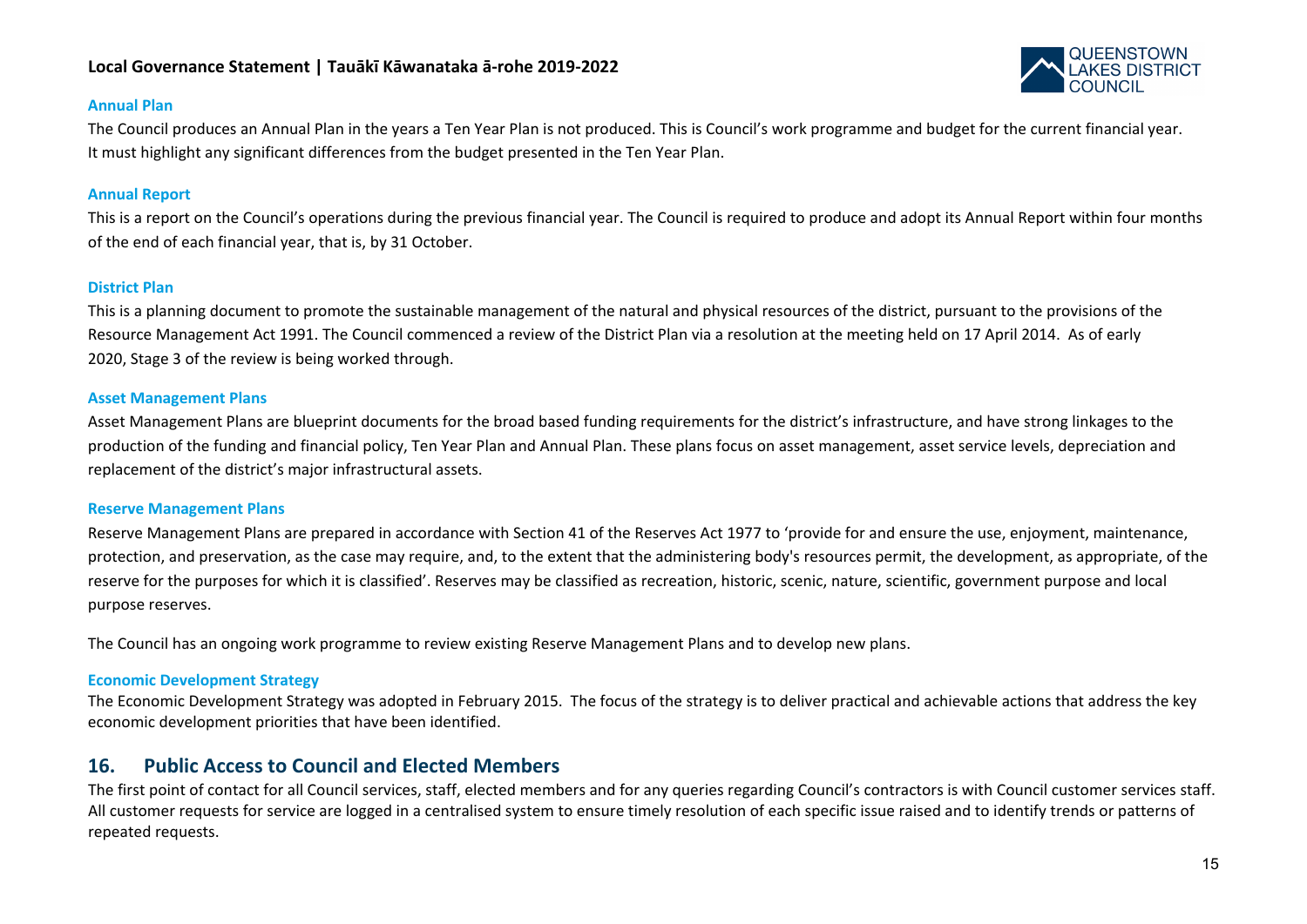

Council operates a 24-hour phone service (i.e. Harbour Master questions, urgent three-water issues, urgent roading questions, dog complaints, noise matters and illegal freedom campers). Calls outside normal business hours are automatically redirected to this service. Normal office hours are Monday to Friday 8.00am – 5.00pm. For further information visit Council's website at [www.qldc.govt.nz.](http://www.qldc.govt.nz/)

# **Council-Controlled Organisations**

Queenstown Airport Corporation ('QAC') is the Council's only controlled organisation and it is a Council-controlled trading organisation (CCTO). QAC is governed by an independent Board of Directors and is owned by two shareholders:

- > 75.01% by the Queenstown Lakes District Council
- > 24.99% by Auckland International Airport Ltd

Under the LGA, QAC must prepare a Statement of Intent for QLDC before the start of each financial year. This is an annual process with a three-year time horizon. The Statement of Intent sets out QAC's strategic priorities, its activities and budget for the next financial year. The Statement of Intent takes into consideration shareholder comments and to this end in December 2019, the Council established a QAC-QLDC Steering Group to oversee the development of the Statement of Intent.

### **Elected Members**

The Mayor has an office at the Council offices at 10 Gorge Road, Queenstown. Contact with the Mayor can be made through the EA to the Mayor on 03 441 0499 or via the email address [mayor@qldc.govt.nz.](mailto:mayor@qldc.govt.nz)

Contact details for Councillors and Wānaka Community Board members are available through Customer Services and on the Council's website. They can also be contacted though the Council internal mail system. Councillors and Wānaka Community Board members will make themselves available to meet members of the public as required and enquiries should be made directly to the Councillor or board member.

# **Contact Us**

#### **Council Offices**

Civic Centre 10 Gorge Road Private Bag 50072 Queenstown Telephone: (03) 441 0499 Fax: (03) 450 2223 Email: [services@qldc.govt.nz](mailto:services@qldc.govt.nz) Website: [www.qldc.govt.nz](http://www.qldc.govt.nz/)

Wānaka Office 47 Ardmore Street Wānaka Phone: (03) 443 0024 Fax: (03) 443 8826

#### **Service Centre**

Arrowtown Library 58 Buckingham Street Arrowtown Phone: (03) 442 1607

#### **Queenstown Events Centre**

Joe O'Connell Drive, Frankton P O Box 2009 Queenstown Phone: (03) 442 9005

### **Queenstown Airport Corporation Limited**

Terminal Building Queenstown Airport P O Box 64 Queenstown Phone: (03) 450 9031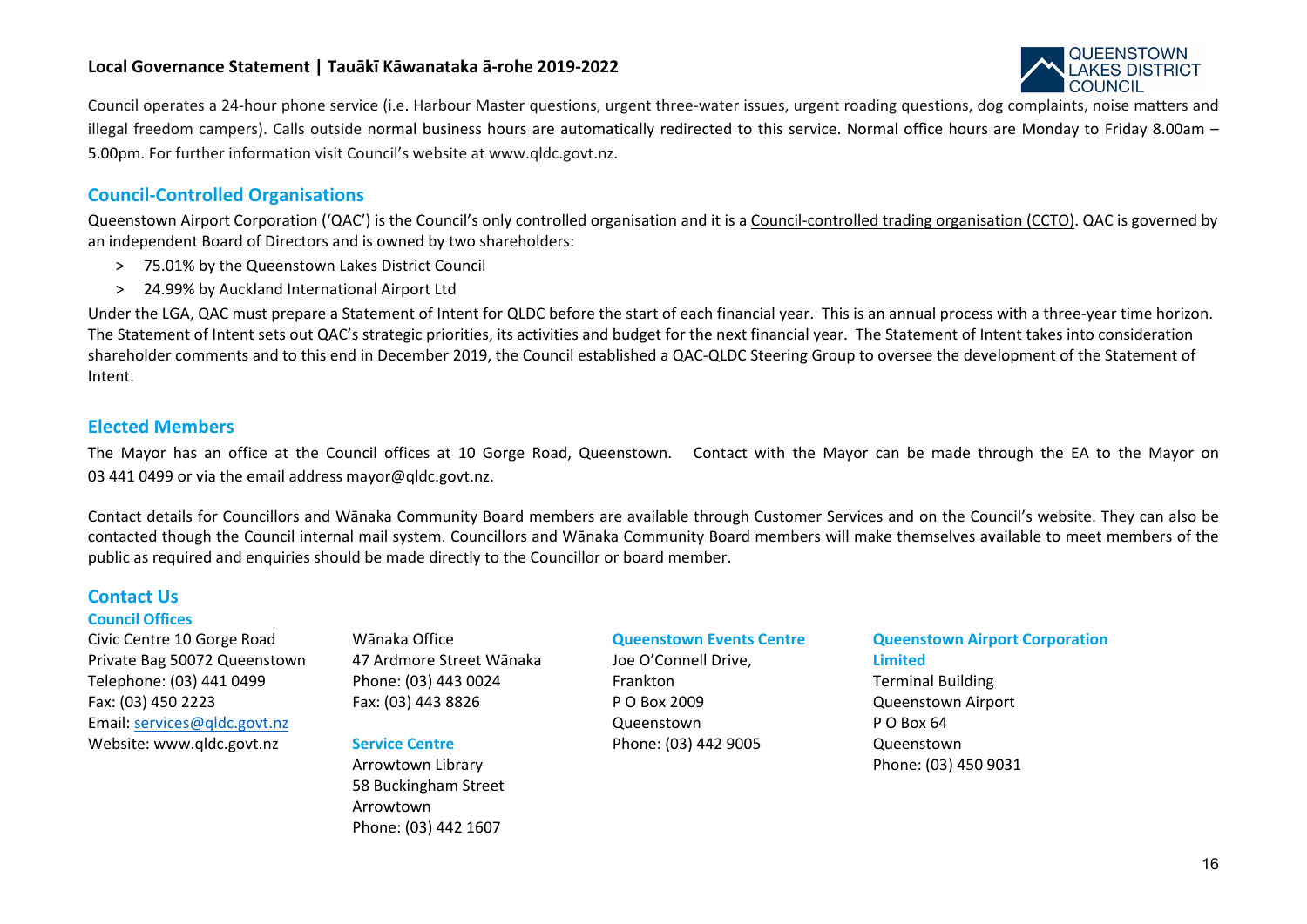

# **17.Requests for Official Information**

Under the Local Government Official Information and Meetings Act 1987 ('LGOIMA') any person may request information from the Council. Any request for information is deemed a request for 'official information' under LGOIMA. The request does not have to mention the LGOIMA, but it should be specific about what information is requested.Once a request is made the Council must generally supply the information unless one of the reasons specified in LGOIMA for withholding exists. Information may be withheld if:

- > Release of the information would endanger the safety of any person or prejudice the maintenance of the law
- > Making the information available would be contrary to law or would be a contempt of Court or of the House of Representatives
- > The information is or will soon be publicly available
- > The information does not exist, is not held by the Council, cannot be found or cannot be made available without substantial collation or research.

Subject to any overriding public interest, good reason also exists if the withholding of the information is necessary to:

- > Protect the privacy of any person
- > Protect trade secrets or confidential or commercially sensitive information
- > Avoid serious offence to tikaka Māori or disclosure of the location of waahi tapu
- > Maintain the effective conduct of public affairs
- > Maintain legal professional privilege
- > Enable the local authority to carry out negotiations or commercial activities
- > Prevent disclosure or use of information for improper gain or advantage

The Council provides decisions to requests within 20 working days (although there are certain circumstances where this time-frame may be extended), with the information itself provided at the same time or as soon as practicable thereafter if the decision is to release it. Council may also charge for the information provided where substantial collation and research may interfere with the ordinary business of Council operations.

Requests for official information may be emailed to [informationrequest@qldc.govt.nz](mailto:informationrequest@qldc.govt.nz) or made by letter to, Queenstown Lakes District Council, Private Bag 50072, Queenstown 9378 .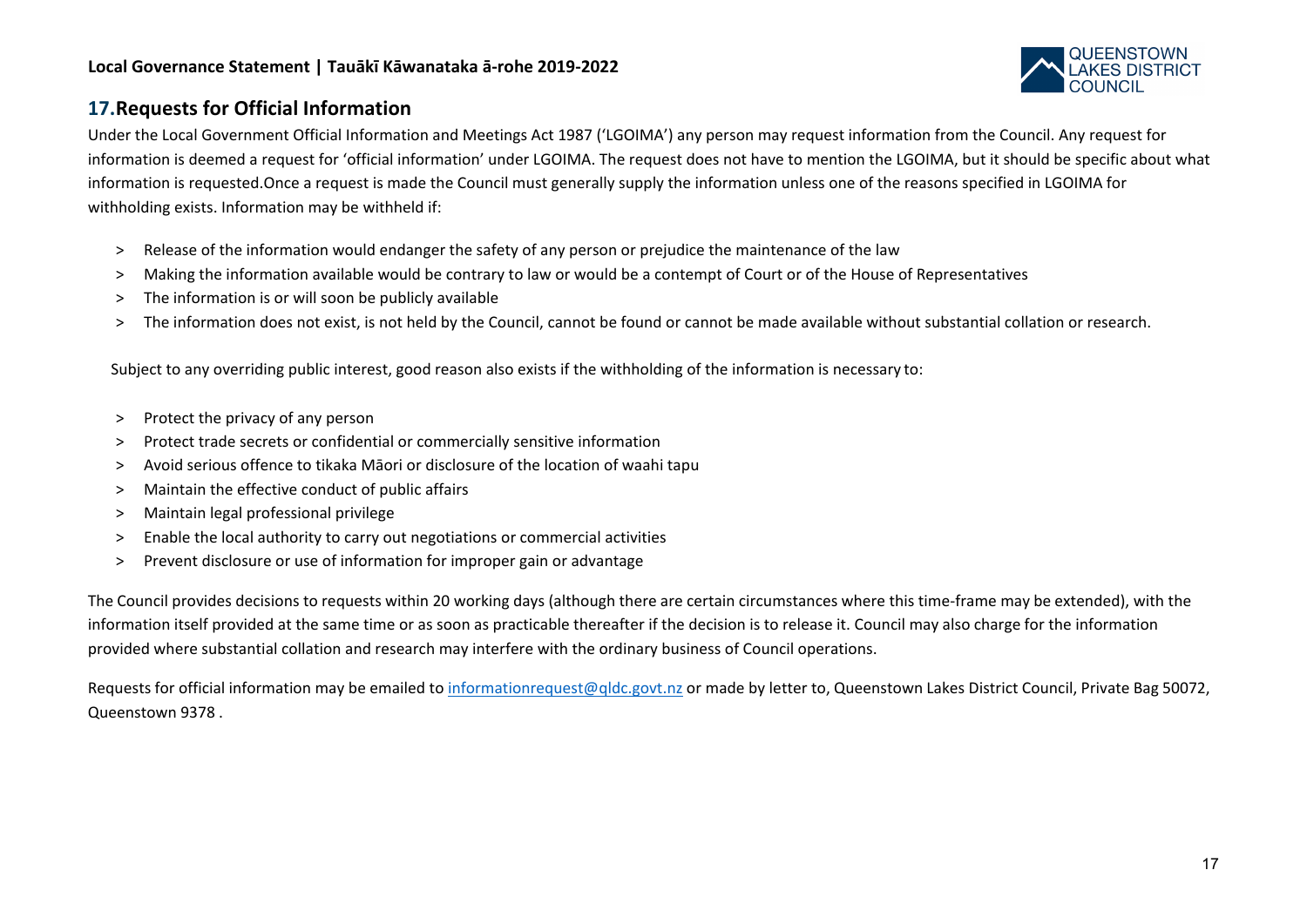

# **Appendix 1 – Bylaws**

| <b>Bylaw Name</b>                           | <b>General Description</b>                                                                                            | <b>Date Adopted</b> | <b>Amendments</b> | <b>Review Date</b>                           |
|---------------------------------------------|-----------------------------------------------------------------------------------------------------------------------|---------------------|-------------------|----------------------------------------------|
| <b>Activities in Public Places</b>          | a) Protect the public from nuisance;                                                                                  | 29 September 2016   | 6 October 2016    | 2021                                         |
| <b>Bylaw 2016</b>                           | b) Protect, promote, and maintain public health and safety;                                                           |                     |                   |                                              |
|                                             | and                                                                                                                   |                     |                   |                                              |
|                                             | c) Minimise the potential for nuisance behaviour in public                                                            |                     |                   |                                              |
| <b>Alcohol Restrictions in Public</b>       | places.<br>The purpose of the bylaw is to:                                                                            |                     |                   | October 2022                                 |
| Place Bylaw 2018                            | Reduce the potential for alcohol related offensive                                                                    | 25 October 2018     |                   |                                              |
|                                             | behaviour and hard, damage, disorder and crime and to                                                                 |                     |                   |                                              |
|                                             | promote and improvement community health and                                                                          |                     |                   |                                              |
|                                             | safety                                                                                                                |                     |                   |                                              |
|                                             | Achieve its objective by putting in place controls and<br>b)                                                          |                     |                   |                                              |
|                                             | restrictions on the possession, consumption and                                                                       |                     |                   |                                              |
|                                             | carriage of alcohol, in some public places within the<br>Queenstown Lakes District.                                   |                     |                   |                                              |
| Brothel Control Bylaw 2017                  | Contains control measures to manage potential impacts of                                                              | 25 May 2017         |                   | 2022                                         |
|                                             | brothels, restrict establishment to specific areas and                                                                |                     |                   |                                              |
|                                             | regulate signage that advertises legally established                                                                  |                     |                   |                                              |
|                                             | brothels                                                                                                              |                     |                   |                                              |
| Cemeteries Bylaw 2017                       | Contains control measures and standards for the operation                                                             | 9 March 2017        |                   | 2022                                         |
|                                             | of cemeteries and crematoria within boundaries covered                                                                |                     |                   |                                              |
|                                             | by Council's responsibility or ownership                                                                              |                     |                   |                                              |
| Dog Control Bylaw 2014                      | Facilitating responsible dog ownership and the control of                                                             | 25 November 2014    |                   | Under review in early                        |
|                                             | dogs in the Queenstown Lakes District; protecting the                                                                 |                     |                   | 2020                                         |
|                                             | wellbeing and safety of people and dogs                                                                               |                     |                   |                                              |
| Food Grading Bylaw 2016                     | Provides the means of administering a grading system for                                                              | 24 February 2016    |                   | 2021                                         |
|                                             | food businesses based upon their food hygiene practices to<br>protect, promote and maintain public health and safety. |                     |                   |                                              |
|                                             | Defines the areas in the district where freedom camping is                                                            | 12 December 2019    |                   |                                              |
| Freedom Camping Bylaw<br>December 2019; and | permitted or restricted, and the restrictions that apply. It                                                          |                     |                   | Resolution adopting<br>2019 Bylaw included a |
|                                             | also defines where freedom camping is prohibited to                                                                   |                     |                   | direction to staff to                        |
| Freedom Camping Bylaw                       | protect the areas, access to those areas and the health and                                                           |                     |                   | review bylaw again                           |
| Maps                                        | safety of people visiting the areas.                                                                                  |                     |                   | within next two years.                       |
|                                             |                                                                                                                       |                     |                   |                                              |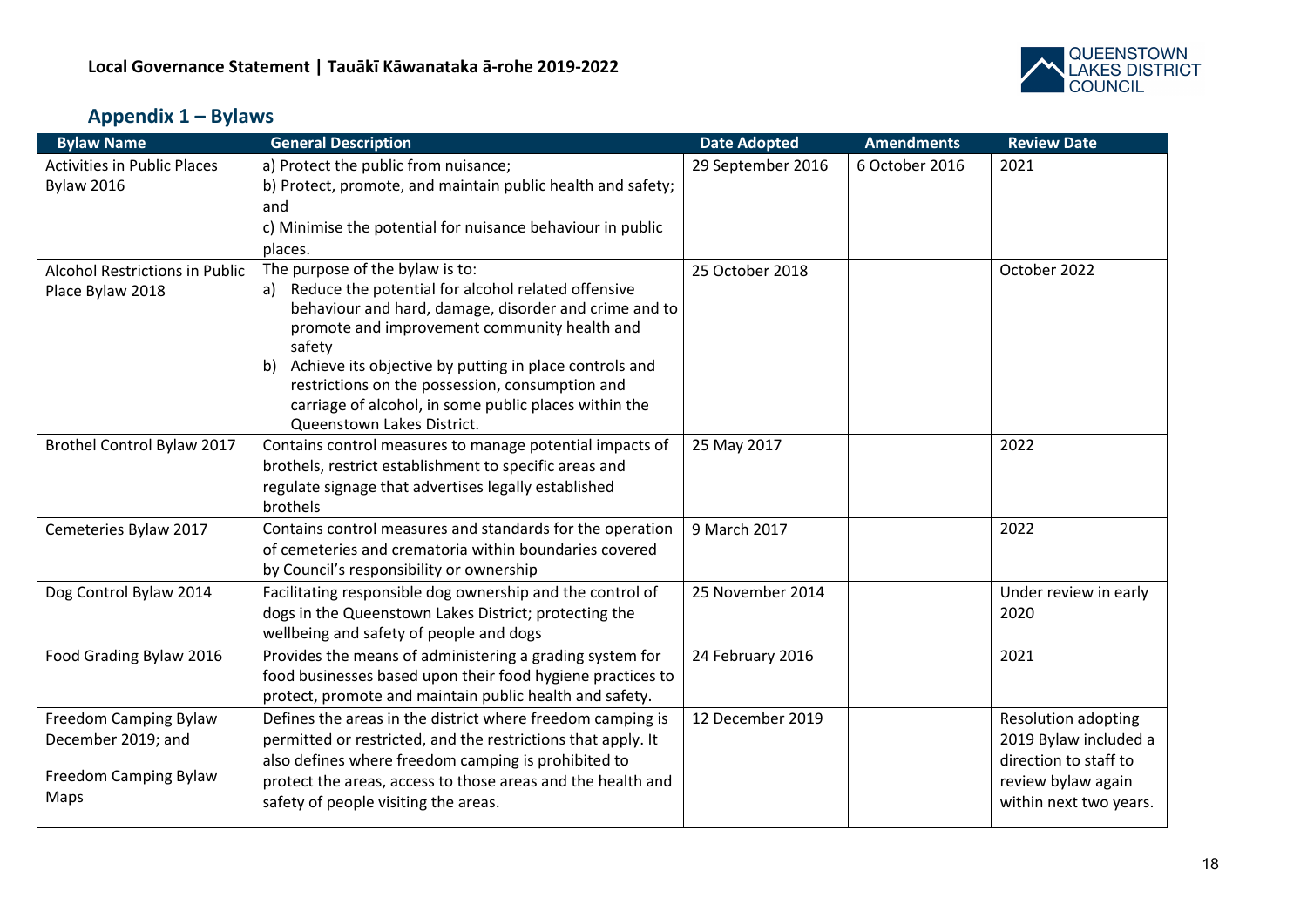

| <b>Bylaw Name</b>                                                                                                                                          | <b>General Description</b>                                                                                                                            | <b>Date Adopted</b>                                            | <b>Amendments</b> | <b>Review Date</b>                                                                                                                                    |
|------------------------------------------------------------------------------------------------------------------------------------------------------------|-------------------------------------------------------------------------------------------------------------------------------------------------------|----------------------------------------------------------------|-------------------|-------------------------------------------------------------------------------------------------------------------------------------------------------|
| Navigation Safety Bylaw<br>2018                                                                                                                            | Regulates and controls the safe use of the district's<br>waterways by people and vessels.                                                             | 23 March 2018                                                  |                   | 2023                                                                                                                                                  |
| Maritime Transport<br>(Infringement Fees for<br>Offences - Queenstown<br>Lakes District Council<br>Navigation Safety Bylaw<br>2018) Regulations 2019       | Lists offences and infringement fees under the Navigation<br>Safety Bylaw                                                                             | 18 February 2019                                               |                   |                                                                                                                                                       |
| Shotover River Bylaw                                                                                                                                       | Restricts public access to the Shotover River Concession<br>Area for the purposes of maritime safety for river users.                                 | 17 December 2015                                               |                   | 2020                                                                                                                                                  |
| Maritime Transport<br>(Infringement Fees for<br>Offences-<br>Queenstown Lakes District<br><b>Council Shotover River</b><br>Bylaw 2015) Regulations<br>2016 | Lists offences and infringement fees under the Shotover<br>River Bylaw                                                                                | Regulations came<br>into force on 28 April<br>2016             |                   | To be undertaken as<br>part of review of<br>Shotover River Bylaw<br>2015                                                                              |
| Speed Limit Bylaw 2019                                                                                                                                     | The purpose of this bylaw is to enable the Council to set<br>speed limits on roads under its jurisdiction.                                            | 8 August 2019 (with<br>commencement date<br>of 1 October 2019) |                   | 2024                                                                                                                                                  |
| Trade Waste Bylaw 2014                                                                                                                                     | Protects the wastewater network (including the treatment<br>plant) from substances that have a detrimental effect on<br>its operation and asset life. | 30 July 2015                                                   |                   | 2018/19 - Provisions to<br>be covered in<br><b>Integrated Three</b><br>Waters Bylaw, which<br>will be considered in<br>the 2019/20 financial<br>year. |
| <b>Traffic and Parking Bylaw</b><br>2018                                                                                                                   | Regulates parking and the use of roads and public areas<br>vested in or under the control of the Council.                                             | 13 December 2018                                               |                   | 2023                                                                                                                                                  |